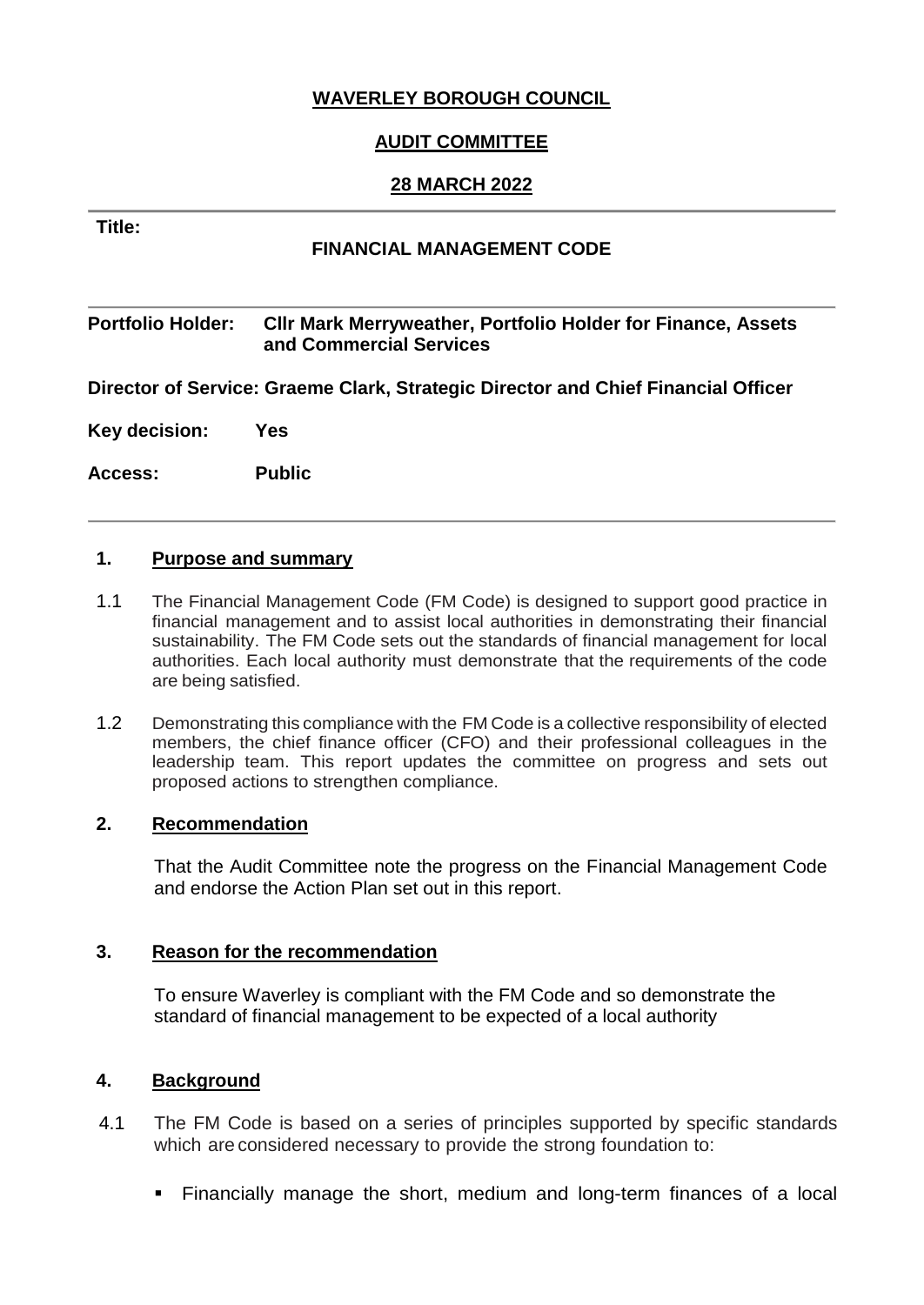authority

- Manage financial resilience to meet unforeseen demands on services
- Manage unexpected shocks in their financial circumstances
- 4.2 The FM Code is based on principles rather than prescription. This code incorporates their existing requirements on local government so as to provide a comprehensive picture of financial management inthe authority.
- 4.3 The FM Code does not prescribe the financial management processes that local authorities should adopt. Instead, this code requires that a local authority demonstrates that its processes satisfy the principles of good financial management for an authority of its size, responsibilities and circumstances.
- 4.4 Good financial management needs to be proportionate to the risks to the authority's financial sustainability posed by the twin pressures of scarce resources and the rising demands on services
	- Organisational leadership demonstrating a clear strategic direction based on a vision in which financial management is embedded into organisational culture.
	- Accountability based on medium-term financial planning that drives the annual budget process supported by effective risk management, quality supporting data and whole life costs.
	- Financial management is undertaken with transparency at its core using consistent, meaningful and understandable data, reported frequently with evidence of periodic officer action and elected member decision making.
	- Adherence to professional standards is promoted by the leadership team and is evidenced.
	- Sources of assurance are recognised as an effective tool mainstreamed into financial management, including political scrutiny and the results of external audit, internal audit and inspection.
	- The long-term sustainability of local services is at the heart of all financial management processes and is evidenced by prudent use of public resources.
- 4.5 Each of the above principles are translated into a set of financial management standards, listed as A-Q. These cover the core components of a sound framework of financial governance. These are listed in Appendix A To enable authorities to test their conformity with the CIPFA Principles of Good Financial Management, the FM Code translates these principles into financial management standards. These financial management standards will have different practical applications according to redifferent circumstances of each authority.

## **Waverley's Implementation and Compliance Plan**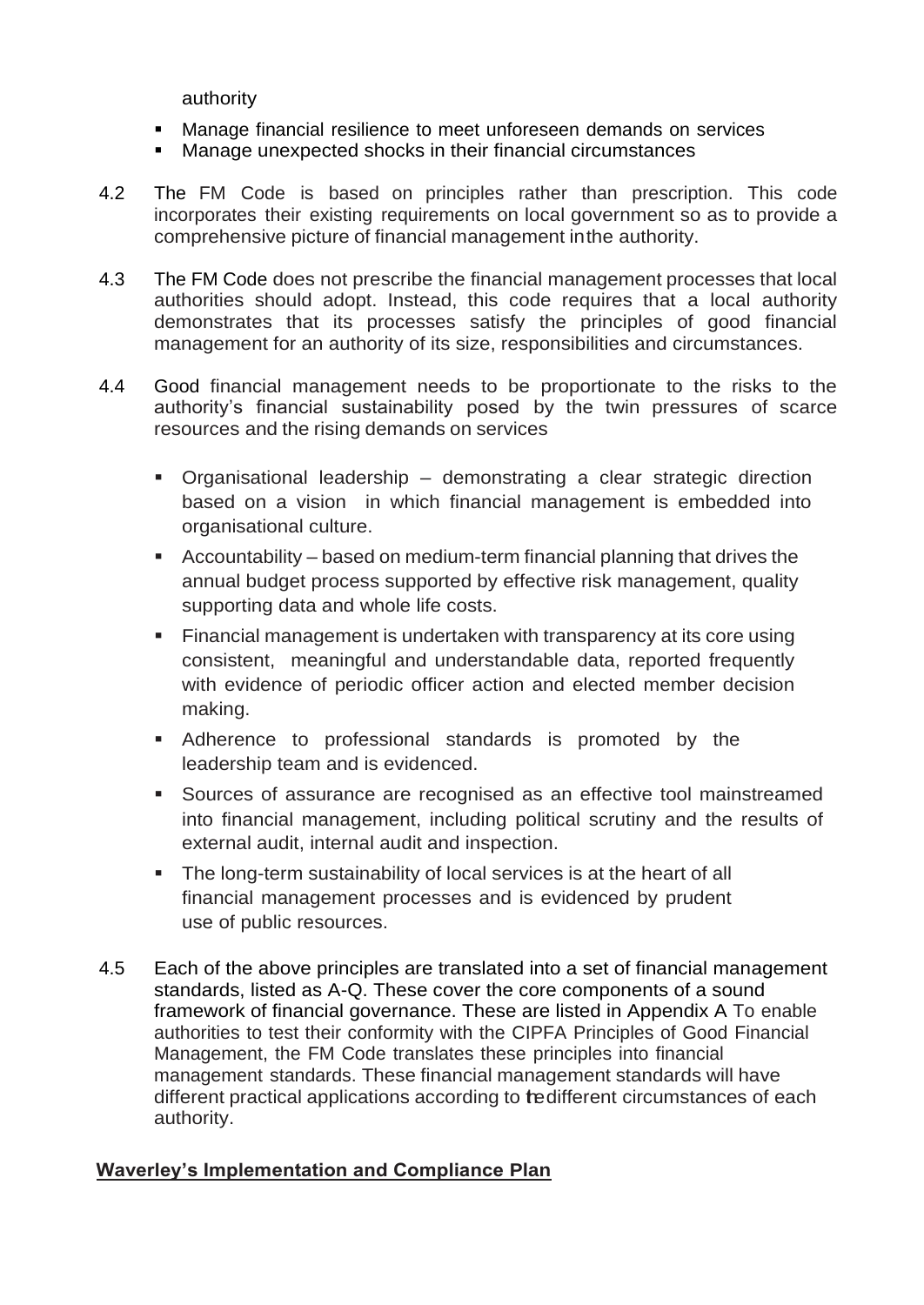4.6 Waverley's self-assessment and action plan are drawn from CIPFA's comprehensive Financial Management Code guidance notes which identify a series of key questions against each financial management standard (appendix C). The action plan is set out below and will be reviewed annually. The position against each key question will be monitored throughout the year, supported by evidence and summarized with a RAG rating. This will be reported to Management Board, Audit Committee and Executive

# **5. Relationship to the Corporate Strategy and Service Plan**

**5.1** The FMCode is supported by the statutory requirement of all local authorities to have soundfinancial management.

# **6. Implications of decision**

**6.1 Resource (Finance, procurement, staffing, IT)** There are no direct resource implications.

## **6.2 Risk management**

Reviewing the Council's policies will support management and mitigation of financial risk.

# **6.3 Legal**

There are no direct legal implications. Section 151 of the Local Government Act 1972 requires that every local authority in Englandand Wales should make arrangements for the proper administration of their financial affairs and shall secure that one of their officers has responsibility for the administration of those affairs.

## **6.4 Equality, diversity and inclusion**

There are no direct equality, diversity or inclusion implications in this report. Equality impact assessments are carried out when necessary across the council to ensure service delivery meets the requirements of the Public Sector Equality Duty under the Equality Act 2010.

### **6.5 Climate emergency declaration** There are no direct implications

## **7. Consultation and engagement**